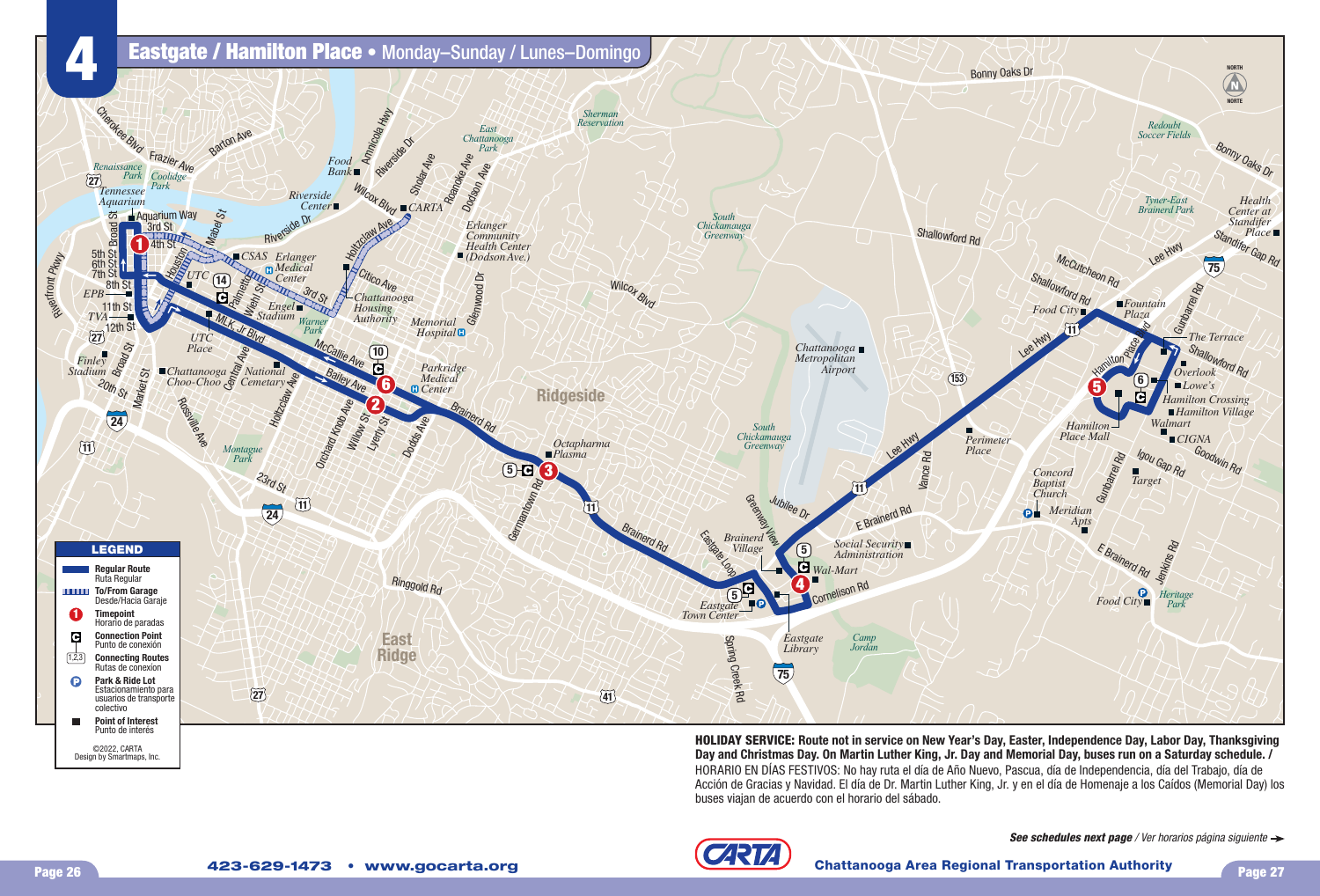Favor ver el mapa en la página 26-27

*See Holiday service information on previous page* / Ver información sobre horario en días festivos en la anterior página

|           |                 |                  |                            | <b>Outbound from Downtown /</b> |                           |                                                 | <b>Inbound to Downtown /</b><br>De ida hacia el Centro |                         |                         |                          |                          |              |                              |  |
|-----------|-----------------|------------------|----------------------------|---------------------------------|---------------------------|-------------------------------------------------|--------------------------------------------------------|-------------------------|-------------------------|--------------------------|--------------------------|--------------|------------------------------|--|
|           |                 |                  | <b>Saliendo del Centro</b> |                                 |                           |                                                 |                                                        |                         |                         |                          |                          |              |                              |  |
|           | Buscomes        |                  | Attr & Matest              | Bailey Ave.                     | Brainerd &<br>Centrationn |                                                 |                                                        |                         |                         |                          | Brainerd &<br>Germantown | McGalles     | Kith & Market<br>Rico Busica |  |
|           |                 | <b>Kromi Bus</b> |                            | B William CX                    |                           | War Mar<br>Hanilton<br>Prace Mall<br>(Brainerd) |                                                        | Hamilton                | War Mar<br>Prace Mall   | refations.               |                          | Willows      |                              |  |
|           |                 | viene de         |                            |                                 |                           |                                                 |                                                        |                         |                         |                          |                          |              | Inacia                       |  |
|           |                 | 1                | $\overline{\mathbf{2}}$    | 3                               | $\overline{\mathbf{4}}$   | $\overline{\bf{5}}$                             |                                                        | $\overline{\mathbf{5}}$ | $\overline{\mathbf{4}}$ | 3                        | $\overline{\mathbf{6}}$  | $\mathbf{1}$ |                              |  |
|           | $G-4:20$        | 4:30             | 4:45                       | 4:50                            | 5:00                      | 5:30                                            |                                                        | 5:30                    | 5:55                    | 6:05                     | 6:10                     | 6:25         | $G-6:45$                     |  |
|           | $G-4:50$        | 5:00             | 5:15                       | 5:20                            | 5:30                      | 6:00                                            |                                                        | 6:00                    | 6:25                    | 6:35                     | 6:40                     | 7:00         | 4                            |  |
|           | 10A             | 5:30             | 5:45                       | 5:50                            | 6:00                      | 6:30                                            |                                                        | 6:30                    | 6:55                    | 7:05                     | 7:10                     | 7:30         | 4                            |  |
|           | $G-5:50$        | 6:00             | 6:15                       | 6:20                            | 6:30                      | 7:00                                            |                                                        | 7:00                    |                         | <b>Express / Directo</b> |                          | 7:45         | 4                            |  |
|           | $G - 6:20$      | 6:30             | 6:45                       | 6:50                            | 7:00                      | 7:30                                            |                                                        | 7:30                    | 7:55                    | 8:05                     | 8:10                     | 8:30         | 4                            |  |
|           | 4               | 7:00             | 7:15                       | 7:20                            | 7:30                      | 8:00                                            |                                                        | 8:00                    | 8:25                    | 8:35                     | 8:40                     | 9:00         | 4                            |  |
|           | 4               | 7:30             | 7:45                       | 7:50                            | 8:00                      | 8:30                                            | ΚM                                                     | 8:30                    | 8:55                    | 9:05                     | 9:10                     | 9:30         | 4                            |  |
| <b>AM</b> | 4               | 8:00             | 8:15                       | 8:20                            | 8:30                      | 9:00                                            |                                                        | 9:00                    | 9:25                    | 9:35                     | 9:40                     | 10:00        | 4                            |  |
|           | 4               | 8:30             | 8:45                       | 8:50                            | 9:00                      | 9:30                                            |                                                        | 9:30                    | 9:55                    | 10:05                    | 10:10                    | 10:25        | $G-10:45$                    |  |
|           | 4               | 9:00             | 9:15                       | 9:20                            | 9:30                      | 10:00                                           |                                                        | 10:00                   | 10:25                   | 10:35                    | 10:40                    | 11:00        | 4                            |  |
|           | 4               | 9:30             | 9:45                       | 9:50                            | 10:00                     | 10:30                                           |                                                        | 10:30                   | 10:55                   | 11:05                    | 11:10                    | 11:30        | 4                            |  |
|           | 4               | 10:00            | 10:15                      | 10:20                           | 10:30                     | 11:00                                           |                                                        | 11:00                   | 11:25                   | 11:35                    | 11:40                    | 12:00        | 4                            |  |
|           | $G-10:20$       | 10:30            | 10:45                      | 10:50                           | 11:00                     | 11:30                                           |                                                        | 11:30                   | 11:55                   | 12:05                    | 12:10                    | 12:30        | 4                            |  |
|           | 4               | 11:00            | 11:15                      | 11:20                           | 11:30                     | 12:00                                           |                                                        | 12:00                   | 12:30                   | 12:40                    | 12:45                    | 1:00         | $G-1:20$                     |  |
|           | 4               | 11:30            | 11:45                      | 11:50                           | 12:00                     | 12:30                                           |                                                        | 12:30                   | 1:00                    | 1:10                     | 1:15                     | 1:25         | $G-1:40$                     |  |
|           | 21              | 11:45            | 12:00                      | 12:05                           | 12:15                     | 12:45                                           |                                                        | 12:45                   | 1:10                    | 1:20                     | 1:25                     | 1:45         | 4                            |  |
|           | 4               | 12:00            | 12:15                      | 12:20                           | 12:30                     | 1:00                                            |                                                        | 1:00                    | 1:30                    | 1:40                     | 1:45                     | 2:00         | $G-2:20$                     |  |
|           | 4               | 12:30            | 12:45                      | 12:50                           | 1:00                      | 1:30                                            |                                                        | 1:30                    | 2:00                    | 2:10                     | 2:15                     | 2:30         | 9                            |  |
|           | $\overline{21}$ | 12:45            | 1:00                       | 1:05                            | 1:15                      | 1:45                                            |                                                        | 1:45                    | 2:15                    | 2:25                     | 2:30                     | 2:45         | $G-3:05$                     |  |
|           | $G-12:45$       | 1:00             | 1:15                       | 1:20                            | 1:30                      | 2:00                                            |                                                        | 2:00                    | 2:30                    | 2:40                     | 2:45                     | 3:00         | $G-3:20$                     |  |
|           | 21              | 1:15             | 1:30                       | 1:35                            | 1:45                      | 2:15                                            |                                                        | 2:15                    | 2:45                    | 2:55                     | 3:00                     | 3:20         | 21                           |  |
|           | 10G             | 1:30             | 1:45                       | 1:50                            | 2:00                      | 2:30                                            |                                                        | 2:30                    | 3:00                    | 3:10                     | 3:15                     | 3:30         | <b>10C</b>                   |  |
|           | 4               | 1:45             | 2:00                       | 2:05                            | 2:15                      | 2:45                                            |                                                        | 2:45                    | 3:15                    | 3:25                     | 3:30                     | 3:45         | $G-4:05$                     |  |
|           | $G-1:55$        | 2:05             | 2:20                       | 2:25                            | 2:35                      | 3:05                                            |                                                        | 3:05                    | 3:35                    | 3:45                     | 3:50                     | 4:05         | 4                            |  |
|           | <b>10G</b>      | 2:25             | 2:40                       | 2:45                            | 2:55                      | 3:25                                            |                                                        | 3:25                    | 3:55                    | 4:05                     | 4:10                     | 4:25         | $G-4:45$                     |  |
|           | 21              | 2:45             | 3:00                       | 3:05                            | 3:15                      | 3:45                                            |                                                        | 3:45                    | 4:15                    | 4:25                     | 4:30                     | 4:45         | 4                            |  |
|           | $\overline{21}$ | 3:00             | 3:15                       | 3:20                            | 3:30                      | 4:00                                            |                                                        | 4:00                    | 4:30                    | 4:40                     | 4:45                     | 5:00         | 4                            |  |
|           | $G-3:20$        | 3:30             | 3:45                       | 3:50                            | 4:00                      | 4:30                                            |                                                        | 4:30                    | 5:00                    | 5:10                     | 5:15                     | 5:30         | 4                            |  |
|           | $G-3:35$        | 3:45             | 4:00                       | 4:05                            | 4:15                      | 4:45                                            |                                                        | 4:45                    | 5:15                    | 5:25                     | 5:30                     | 5:45         | 4                            |  |
|           | 4               | 4:05             | 4:20                       | 4:25                            | 4:35                      | 5:05                                            |                                                        | 5:05                    | 5:30                    | 5:40                     | 5:45                     | 6:05         | 4                            |  |
|           | $G-4:15$        | 4:25             | 4:40                       | 4:45                            | 4:55                      | 5:25                                            |                                                        | 5:25                    | 5:50                    | 6:00                     | 6:05                     | $*6:30$      | 4                            |  |
|           | 4               | 4:45             | 5:00                       | 5:05                            | 5:15                      | 5:45                                            |                                                        | 5:45                    | 6:10                    | 6:20                     | 6:25                     | 6:40         | $G - 7:00$                   |  |
|           | $G-4:50$        | 5:00             |                            | <b>Express / Directo</b>        |                           | 5:45                                            |                                                        | 5:45                    |                         | <b>Express / Directo</b> |                          | 6:25         | $G-6:45$                     |  |
|           | 4               | 5:00             | 5:15                       | 5:20                            | 5:30                      | 6:00                                            |                                                        | 6:00                    | 6:25                    | 6:35                     | 6:40                     | 7:00         | 4                            |  |
|           | 4               | 5:30             | 5:45                       | 5:50                            | 6:00                      | 6:30                                            |                                                        | 6:30                    | 6:55                    | 7:05                     | 7:10                     | $*7:30$      | 4                            |  |
|           | 4               | 5:45             | 6:00                       | 6:05                            | 6:15                      | 6:45                                            |                                                        | 6:45                    | 7:10                    | 7:20                     | 7:25                     | 7:40         | $G-8:00$                     |  |
|           | 4               | 6:05             | 6:20                       | 6:25                            | 6:35                      | 7:05                                            |                                                        | 7:05                    | 7:30                    | 7:40                     | 7:45                     | 8:05         | 4                            |  |
|           | 4               | $*6:30$          | 6:50                       | 6:55                            | 7:05                      | 7:30                                            |                                                        | 7:30                    | 7:55                    | 8:05                     | 8:10                     | $*8:30$      | 4                            |  |

**Schedules continued next page** / Los horarios siguen en la próxima página  $\rightarrow$ 

## **Route 4 | Eastgate / Hamilton Place** *Rease see map on page 26-27* **| <b>Route 4 | Eastgate / Hamilton Place**

**Please see map on page 26-27** Favor ver el mapa en la página 26-27

*Continued from previous page* / Continuación de la página anterior

### **MONDAY–FRIDAY /** LUNES–VIERNES • 4:20 AM – 12:40 AM MONDAY–FRIDAY / LUNES–VIERNES • 4:20 AM – 12:40 AM

| <b>Outbound from Downtown /</b><br><b>Saliendo del Centro</b> |   |                                |                                          |                                                    |                                                     |                                        |            |  | <b>Inbound to Downtown /</b><br>De ida hacia el Centro |                                       |                                            |                              |                                 |                                                          |  |
|---------------------------------------------------------------|---|--------------------------------|------------------------------------------|----------------------------------------------------|-----------------------------------------------------|----------------------------------------|------------|--|--------------------------------------------------------|---------------------------------------|--------------------------------------------|------------------------------|---------------------------------|----------------------------------------------------------|--|
|                                                               |   | Bus comes<br><b>Jiene</b><br>1 | Attn & Market<br>$\overline{\mathbf{2}}$ | Bailey Ave.<br>& Willow<br>$\overline{\mathbf{3}}$ | Brainerd &<br>Germantown<br>$\overline{\mathbf{4}}$ | Wat Mart<br>Hamilton<br>@ fairerd<br>Ø | Place Mall |  | Hamiton<br>8                                           | Wat Mart<br>Place Mall<br>$\boxed{4}$ | Brainsta <sup>&amp;</sup><br>@rainerd<br>3 | McCalie &<br>Germantown<br>6 | Atth & Matter<br>Willow St<br>1 | Bus goes<br>18US VB<br>nacia<br>$\kappa_{\mathcal{O}}$ , |  |
|                                                               | 4 | 7:00                           | 7:20                                     | 7:25                                               | 7:35                                                | 8:00                                   |            |  | 8:00                                                   | 8:25                                  | 8:35                                       | 8:40                         | 9:00                            | 4                                                        |  |
|                                                               | 4 | *7:30                          | 7:45                                     | 7:50                                               | 8:00                                                | 8:30                                   |            |  | 8:30                                                   | 8:55                                  | 9:05                                       | 9:10                         | *9:30                           | 4                                                        |  |
|                                                               | 4 | 8:05                           | 8:20                                     | 8:25                                               | 8:35                                                | 9:05                                   |            |  | 9:05R                                                  | 9:30R                                 | 9:40R                                      | 9:45R                        | 10:00R                          | $G-10:20$                                                |  |
|                                                               | 4 | *8:30                          | 8:50                                     | 8:55                                               | 9:05                                                | 9:30                                   | F          |  | 9:30                                                   | 9:55                                  | 10:05                                      | 10:10                        | *10:30                          | 4                                                        |  |
|                                                               | 4 | 8:55                           | 9:15                                     | 9:20                                               | 9:30                                                | 9:55                                   |            |  | 9:55R                                                  | 10:20R                                | 10:30R                                     | 10:35R                       | 10:50R                          | $G-11:05$                                                |  |
|                                                               | 4 | *9:30                          | 9:50                                     | 9:55                                               | 10:05                                               | 10:30                                  |            |  | 10:30                                                  | 10:55                                 | 11:05                                      | 11:10                        | 11:25                           | $G-11:40$                                                |  |
|                                                               | 4 | *10:30                         | 10:50                                    | 10:55                                              | 11:05                                               | 11:30                                  |            |  | 11:30                                                  | 11:55                                 | 12:05                                      | 12:10                        | 12:25                           | $G-12:40$                                                |  |

G- Indicates when the bus leaves or arrives at the CARTA Garage. See To/From Garage routing on map. / Indica cuándo el bus sale o llega al garaje de CARTA. Ver en el mapa la ruta de servicio Desde/Hacia Garaje.

\* Indicates trips where buses line up on Market Street for ease in transferring to other routes. / Indica viajes donde los buses forman una línea en Market Street para facilitar el trasbordo hacia otras rutas.

R By passenger request, bus will go to points along the Route 21 Golden Gateway before returning to garage. / A solicitud del pasajero el bus irá a los puntos en la ruta 21 Golden Gateway antes de regreso al garaje.